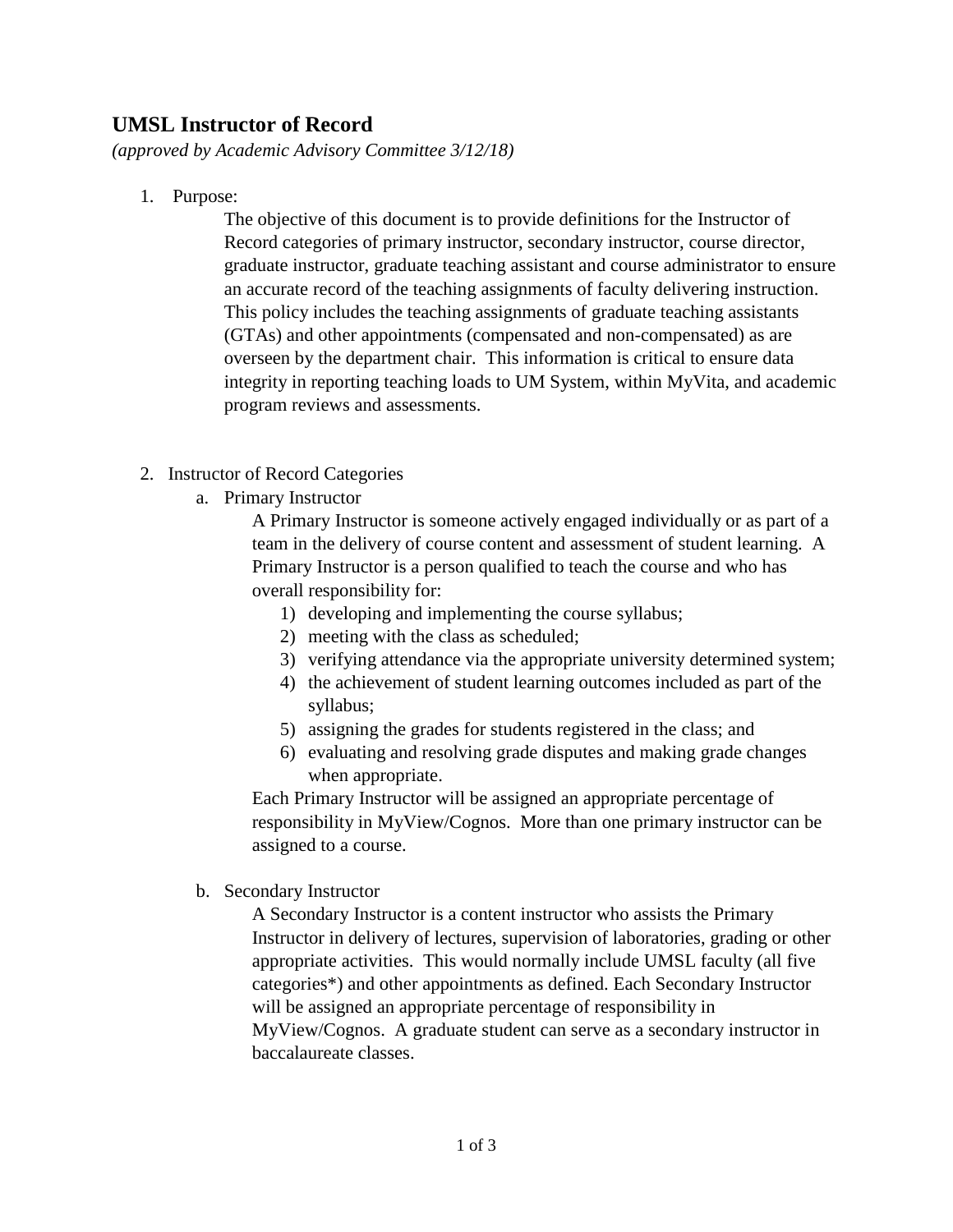c. Course Director

In courses that involve team teaching, a Course Director may be designated. In addition to the responsibilities as listed above for Primary Instructor above, a Course Director may also have oversight of:

- 1) undergraduate laboratory and studio sections in which teaching assistants or secondary instructors participate in the delivery of instruction, but the course director has primary content oversight;
- 2) seminar courses in which the course director has the responsibility for organizing a series of speakers;
- 3) clinical instruction that is supervised by persons experienced in the discipline and focuses on application of concepts and principles in the field; or
- 4) field supervision of student teaching, practica and internships supervised by persons experienced in the discipline.

Each Course Director will be assigned an appropriate percentage of responsibility in MyView/Cognos.

d. Graduate Instructor

Graduate Instructors are graduate students who have full responsibility for an entire class from planning the syllabus, to delivery, to assessment and grading. Graduate Instructors who have primary responsibility for teaching a baccalaureate level course must have earned at least 18 graduate hours in the teaching discipline. The Graduate Instructor will be assigned an appropriate percentage of responsibility in MyView/Cognos

e. Graduate Teaching Assistant

Graduate Teaching Assistants (GTAs) often help professors with teaching big groups of students. GTAs perform a variety of tasks, including grading papers and tests --usually according to guidelines or a rubric established by the Primary Instructor-- and holding office hours to answer students' questions. GTAs in this role are often given access to the learning management systems to assist with course content, discussion boards and grading. While the Primary Instructor leads the course as a whole, GTAs can serve as intermediaries between the professor and the class's many students. GTAs are not factored into the course workload with a percent effort.

f. Administrator

Faculty or staff listed as an Administrator on a grade roster are assigned to the class roster to help in facilitating grade changes or grade entry when the instructor of record, who is responsible for the grading of the course, is unable to perform these duties. Administrators are not factored into the